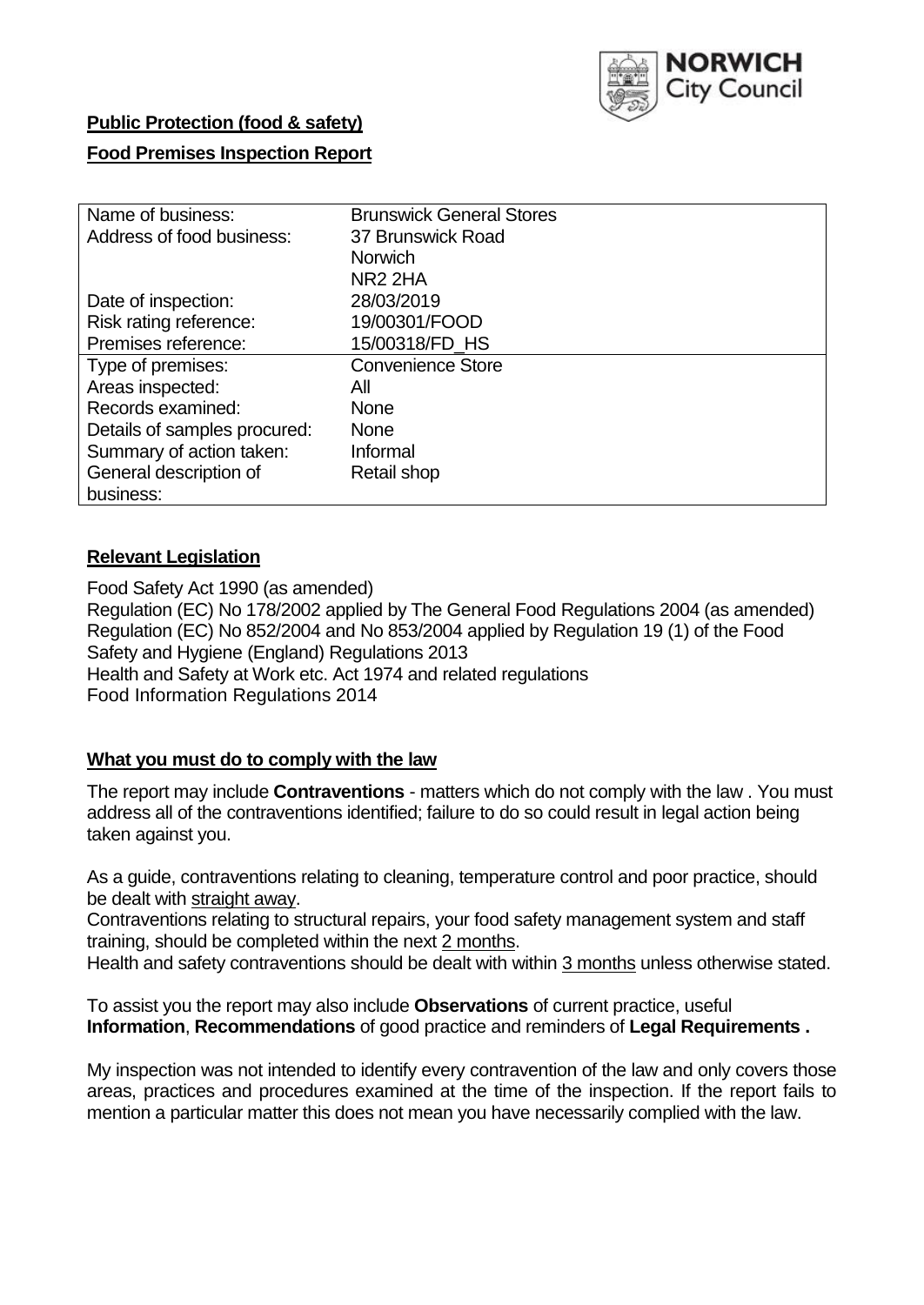# **FOOD SAFETY**

#### **How we calculate your Food Hygiene Rating:**

The food safety section has been divided into the three areas which you are scored against for the hygiene rating: 1. food hygiene and safety procedures, 2. structural requirements and 3. confidence in management/control procedures. Each section begins with a summary of what was observed and the score you have been given. Details of how these scores combine to produce your overall food hygiene rating are shown in the table.

| <b>Compliance Area</b>                     |          |    |           | <b>You Score</b> |                |    |           |    |      |  |  |
|--------------------------------------------|----------|----|-----------|------------------|----------------|----|-----------|----|------|--|--|
| Food Hygiene and Safety                    |          |    |           | $\Omega$         | 5              | 10 | 15        | 20 | 25   |  |  |
| <b>Structure and Cleaning</b>              |          |    | $\Omega$  | 5                | 10             | 15 | 20        | 25 |      |  |  |
| Confidence in management & control systems |          |    | $\Omega$  | 5                | 10             | 15 | 20        | 30 |      |  |  |
|                                            |          |    |           |                  |                |    |           |    |      |  |  |
| <b>Your Total score</b>                    | $0 - 15$ | 20 | $25 - 30$ |                  | $35 - 40$      |    | $45 - 50$ |    | > 50 |  |  |
| <b>Your Worst score</b>                    | 5        | 10 | 10        |                  | 15             |    | 20        |    |      |  |  |
|                                            |          |    |           |                  |                |    |           |    |      |  |  |
| <b>Your Rating is</b>                      | 5        | 4  |           | 3                | $\overline{2}$ |    |           |    |      |  |  |

Your Food Hygiene Rating is 3 - a generally satisfactory standard

## **1. Food Hygiene and Safety**

Food hygiene standards are high. You demonstrated a very good standard of compliance with legal requirements. You have safe food handling practices and procedures and all the necessary control measures to prevent cross-contamination are in place. Some minor contraventions require your attention. **(Score 5)**

000300

## Contamination risks

**Legal Requirement** At all stages of production, processing and distribution, food must be protected from any contamination likely to render it unfit for human consumption, injurious to health or contaminated in such a way that it would be unreasonable to expect it to be consumed in that state.

#### Hand-washing

**Contravention** The following indicated that hand-washing was not suitably managed:

no means for hygienically drying hands was available.

**Legal Requirement** Wash hand basins must be provided with hot and cold running water and suitable drainage; soap and a hygienic way to dry hands.

**Information** Hand washing is required: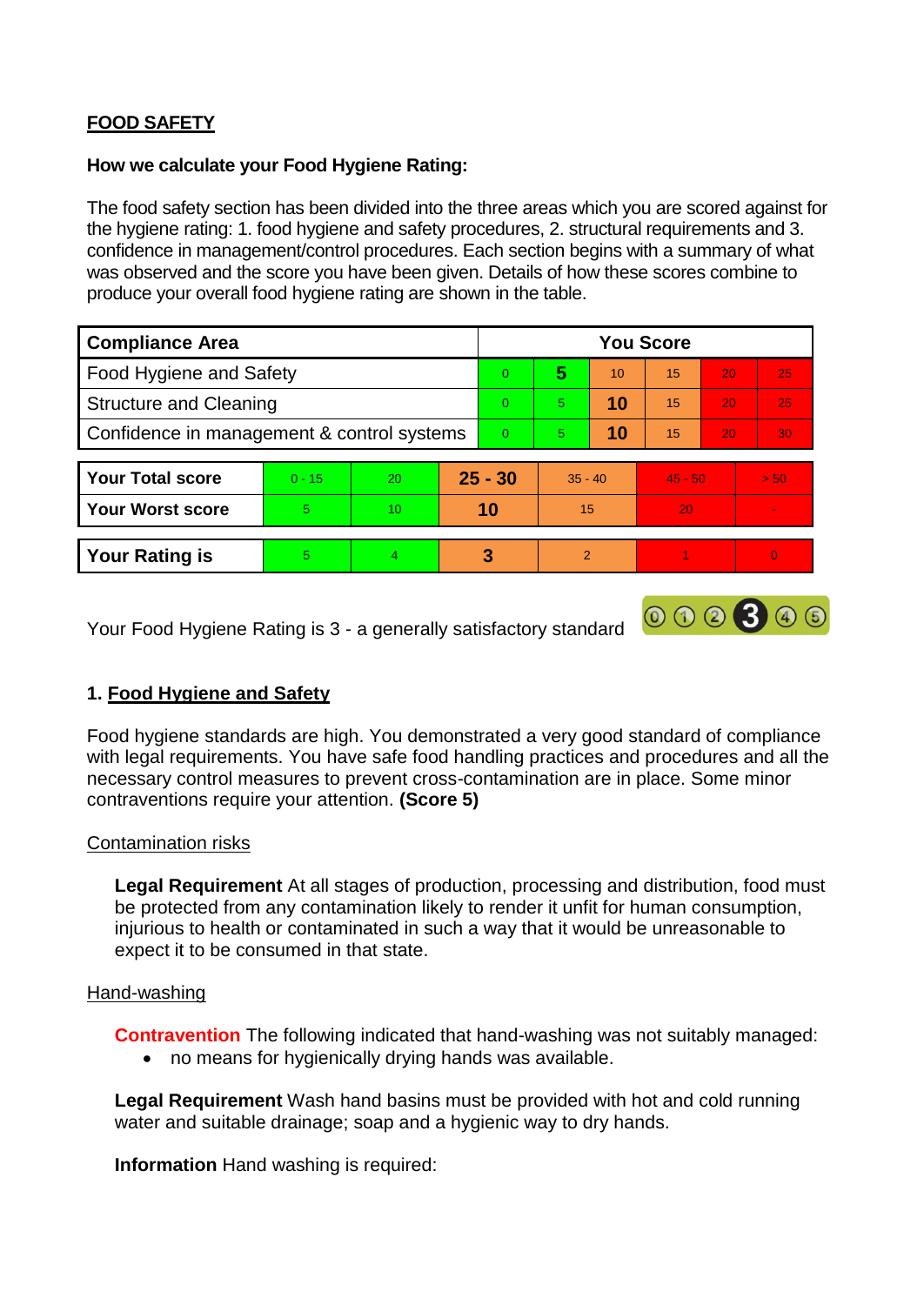- \* before handling ready-to-eat food
- \* after touching raw food and its packaging, including unwashed fruit and vegetables
- \* after a break/smoking
- \* after going to the toilet
- \* after cleaning
- \* after removing waste
- \* after blowing your nose.

**Recommendation** For extra protection against cross contamination use a liquid soap with disinfectant properties conforming to the European standard BS EN 1499: 1997. This information should be available on the product label or may be obtained from the supplier or manufacturer.

## Personal Hygiene

**Observation** I was pleased to see that standards of personal hygiene were high.

## Temperature Control

**Observation** all fridge and freezers were checked and found to be at satisfactory temperatures.

You were aware of correct temperatures, and monitor these daily.

**Recommendation** Provide independent thermometers in each unit for monitoring.

## Poor Practices

**Guidance** It is permitted to sell food after its BEST BEFORE date, but becomes an offence if it is not of the nature, substance or quality demanded by the consumer. You must check the food and make sure your customers are aware that it is past the BEST BEFORE date.

However it is an offence to sell food past its USE BY date.

**Observation** You regularly check dates, and appeared aware of best before and use by dates.

## **2. Structure and Cleaning**

The structure facilities and standard of cleaning and maintenance are of a generally satisfactory standard but there are some repairs and/or improvements which are required in order for you to comply with the law. Pest control and waste disposal provisions are adequate. The contraventions require your attention; although not critical to food safety they may become so if not addressed. **(Score 10)**

## Cleaning of Structure

**Contravention** The following items were dirty and require more frequent and thorough cleaning::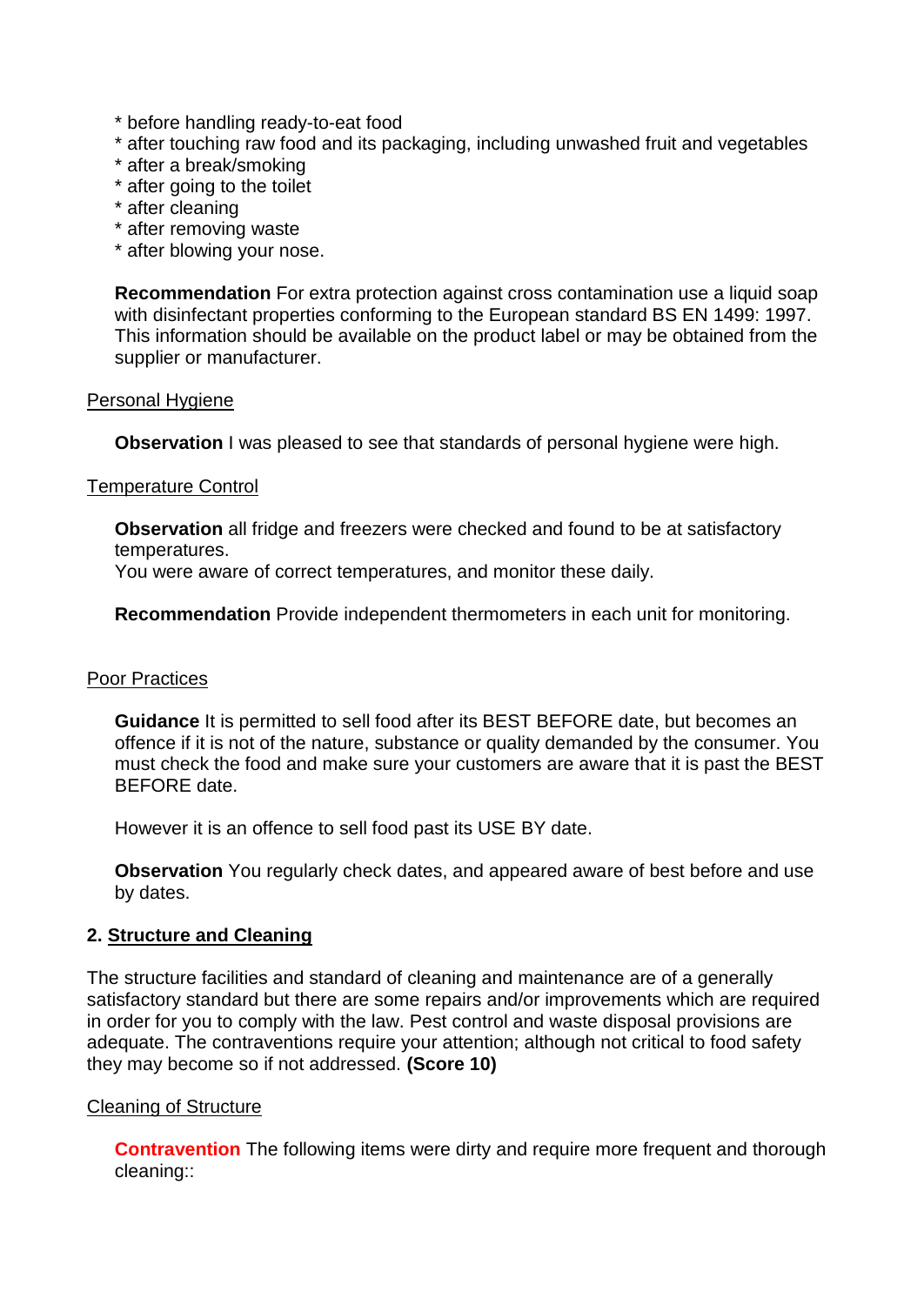- stock room floor and light switches
- WC window area and floor
- shop floor behind and under equipment

**Contravention** The following items could not be effectively cleaned and must be covered or made non-absorbent::

- stock room wall partially formed out of stud work. This requires completion.
- two areas of the stock room wall had been blocked up. Bare breeze blocks and gaps require making good to form a basic easily cleanable finish.

**Recommendation** Your cleaning schedule is there to remind you to clean before an item becomes dirty. If an item is dirty when you go to clean it, increase the frequency of cleaning.

**Recommendation** Improve your housekeeping .

**Recommendation** Remove redundant items and equipment from food rooms.

## Cleaning of Equipment and Food Contact Surfaces

**Contravention** The following items are dirty and must be cleaned::

- top surrounds of shop freezers.
- base of sandwich chiller
- $\bullet$

## **Maintenance**

**Contravention** The following had not been suitably maintained and must be repaired or replaced::

- broken perspex and handle to door of beer chiller
- floor covering in store missing and uneven. This requires repair/replacement.
- peeling paint to WC ceiling
- bare unfinished plaster board to WC ceiling.

## Facilities and Structural provision

**Contravention** The following facilities were inadequate and must be improved:

- light not working to store room. Please repair.
- no sink at all. Please provide sink attached to drainage, with a hot and cold water supply.
- no lobby between store and WC cubicle as has been removed. There must be a ventilated lobby between a WC and a food room.

**Legal Requirement** The facilities for washing food/equipment must be separate from the hand-washing facility.

**Legal Requirement** All areas where food is stored or handled must have lighting of sufficient intensity to allow safe food preparation and thorough cleaning.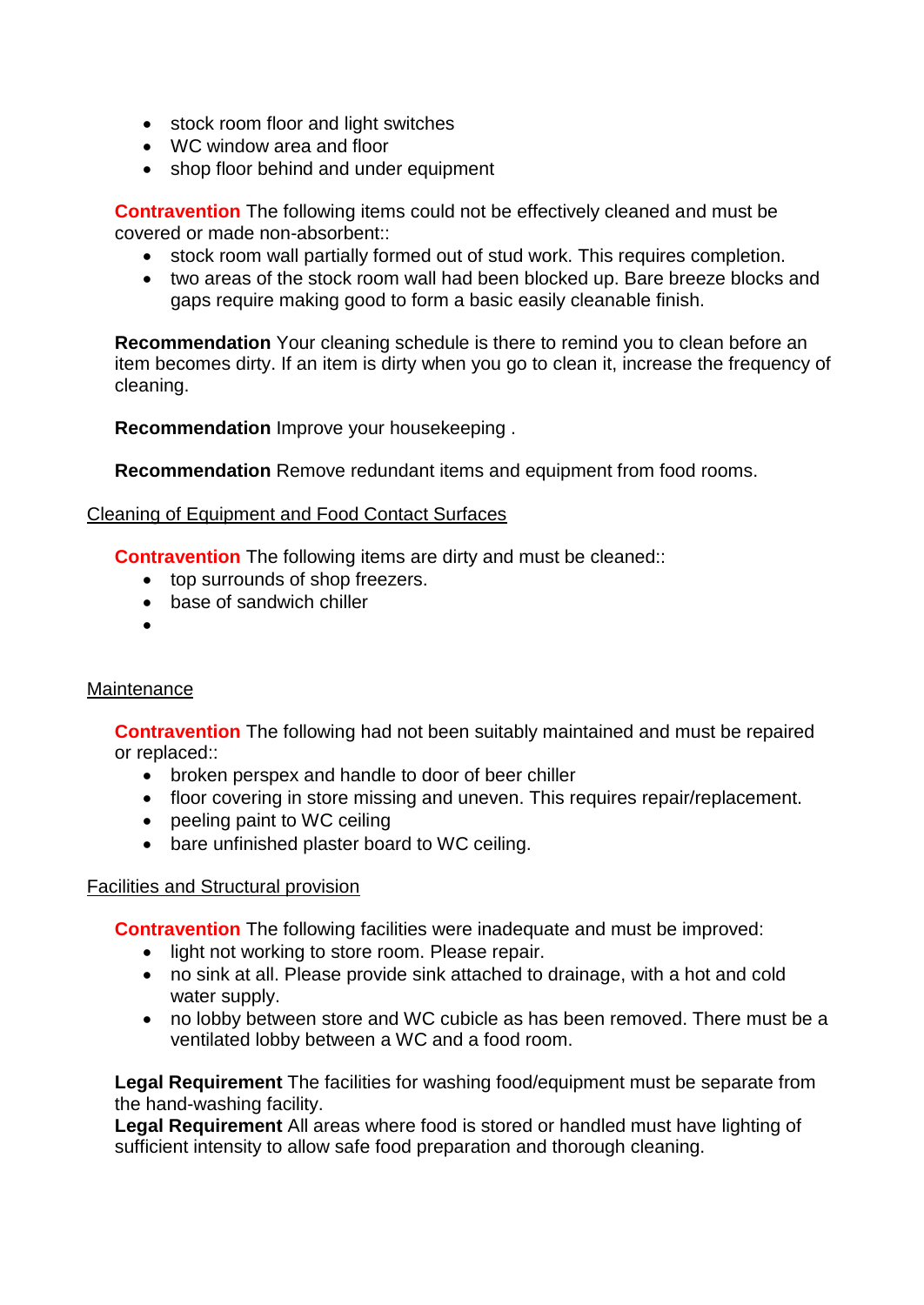#### Pest Control

**Legal Requirement** The layout, design, construction, siting and size of food premises must permit good food hygiene practices, including protection against pests.

**Recommendation** Ensure staff are trained to recognise the signs of pests and that they undertake regular checks of the premises

**Recommendation** Employ the services of a pest controller.

## **3. Confidence in Management**

There are generally satisfactory food safety controls in place although there is evidence of some non-compliance with the law. The contraventions require your attention; although not critical to food safety they may become so if not addressed. **(Score 10)**

## Type of Food Safety Management System Required

**Contravention** You are a low risk business and do not have a food safety management system or what you have in place is not suitable given the food risks associated with your business. You still require a minimum amount of documentation. This might include your hygiene rules, pest control reports, a staff illness and exclusion policy, a cleaning schedule, date coding, temperature checks of display chillers, and hand-over diary etc.:

**Contravention** Your documented Food Safety Management System or Safer Food Better Business pack was not available for inspection. As a consequence you could not demonstrate an effective system for managing food safety hazards.

**Legal Requirement** Food business operators must put in place, implement and maintain a permanent procedure or procedures based on HACCP principles:

- Identify hazards to food.
- Identify the critical limits (what is acceptable and unacceptable).
- Monitor critical control points to ensure critical limits are met.
- Keep appropriate records to demonstrate control measures are effective.

**Legal Requirement** Ensure that your food safety management system is available on site so your staff can refer to your procedures and so that daily records of checks can be completed.

**Information** You can download a Safer Food Better Business pack and refill diary pages from the FSA website: www.food.gov.uk/business-industry/retailers/sfbb

**Information** As you are a new business you have been given the benefit of the doubt despite your food safety management system not fully complying with the law. You must act on this now as your hygiene rating score will be reduced to a maximum of 1 if there is a similar situational at the next visit.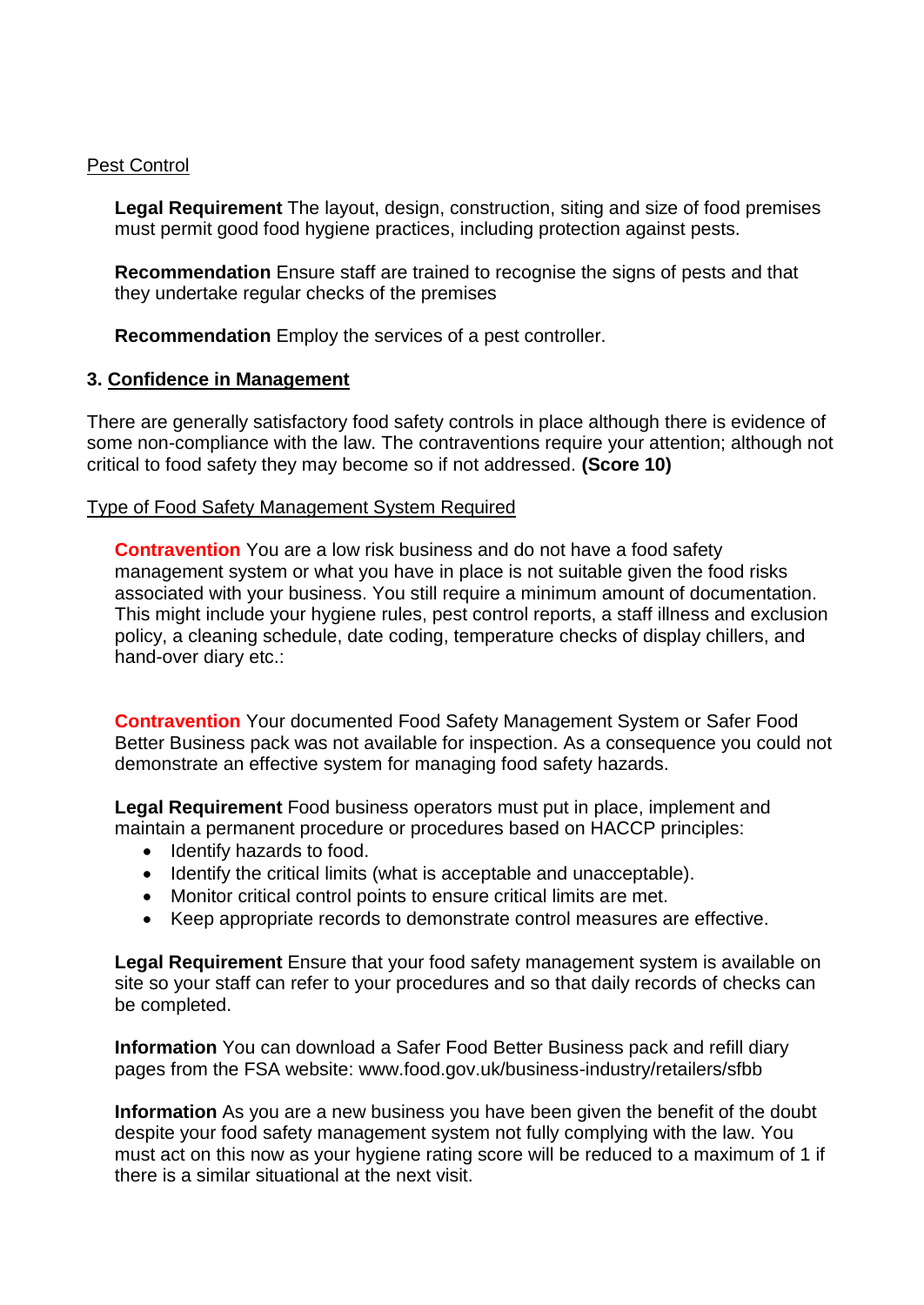**Recommendation** Choose Safer Food Better Business as your food safety management system. It is simple to implement and requires a minimum amount of record keeping.

#### Food Hazard Identification and Control

**Contravention** The following pre-requisites have not been met and this means that your food safety management system will be ineffective:

• Maintenance is poor.

**Information** Before implementing a food safety management system such as Safer Food Better Business, basic good hygiene conditions and practices called prerequisites must be in place. Only then will your food safety management system be effective in ensuring the preparation of safe food.

#### **Traceability**

**Observation** Your records were such that food could easily be traced back to its supplier.

#### Waste Food and other Refuse

**Legal Requirement** The Environmental Protection Act 1990 requires all commercial waste to be disposed of properly by authorised persons. Records should be available to show compliance.

**Observation** You had measures in place to dispose of waste food appropriately and were employing the services of an approved waste contractor.

#### **Training**

**Legal Requirement** Food business operators must ensure that food handlers are supervised and instructed and/or trained in food hygiene matters to an appropriate level for the work they do.

**Information** You can obtain a list of the training courses we provide on our website www.norwich.gov.uk

**Observation** You had undertaken a Level 3 food hygiene course in a previous job.

#### Infection Control / Sickness / Exclusion Policy

**Guidance** Public Health England recommends that food handlers known or suspected to be suffering from a food-borne infection or gastro intestinal illness stay away from work until symptom-free for 48 hours.

**Observation** Staff seen were unaware of the correct time to stay off if unwell.